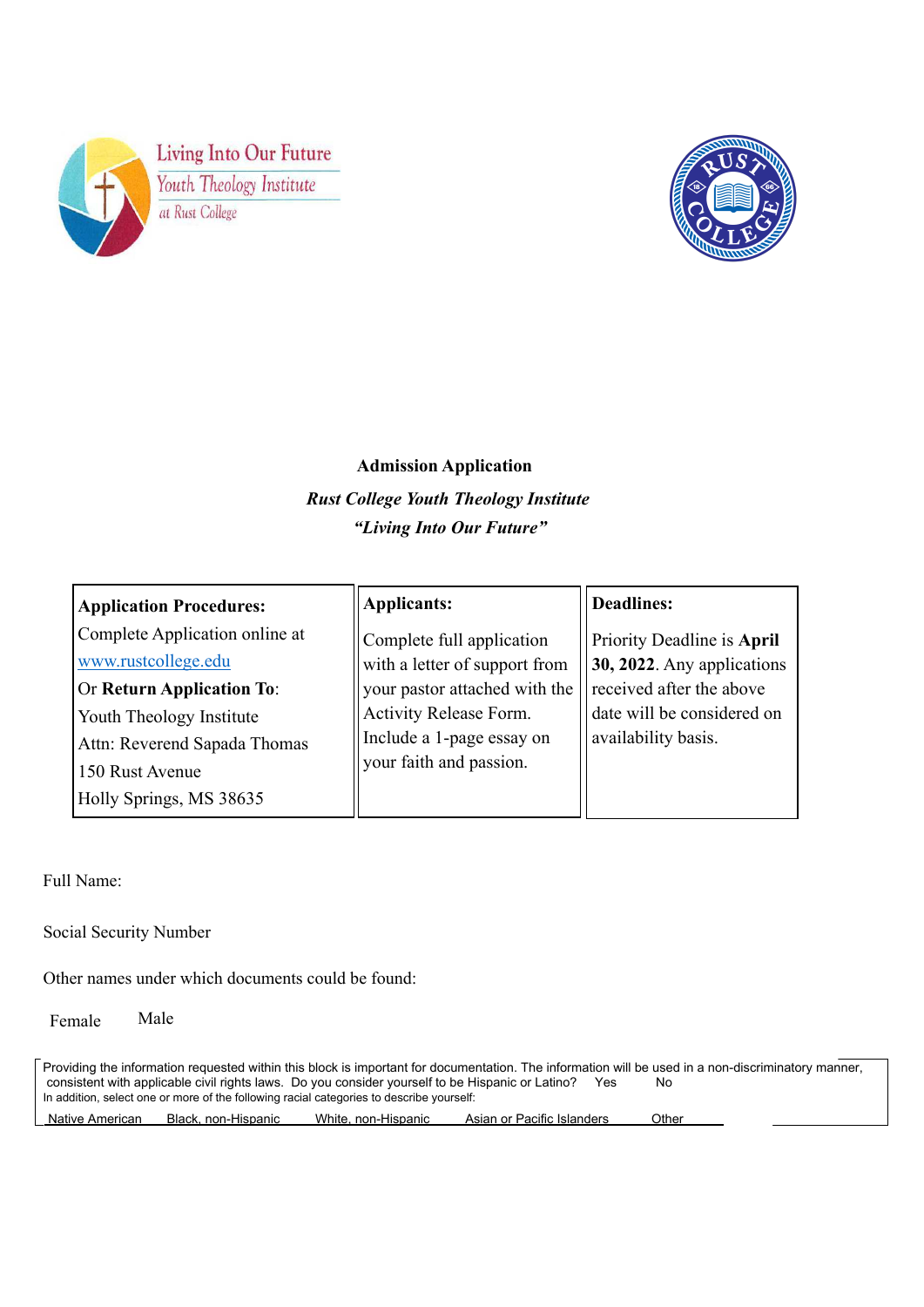Date of Birth ……. Date of Birth 01/05/2022

Permanent Mailing Address City, State

Zip Code…. .

Zip Code

Telephone

# **Activity/Program Release Form**

## **Please read and sign below:**

This program/activity, https://www.can be considered a physical activity that could be hazardous. As a participant, I agree to conduct myself in a responsible manner, to act safely and to follow any rules, procedures, or instructions available.

I affirm that I am in good health, have the physical ability and capacity to participate in, and have the skills and the knowledge to safely use all required equipment for this activity. I also understand that any required protective gear must be worn to participate in this activity to help limit the possibility of injury but acknowledge that even with such equipment injury is still possible. I assume all risks of injury

that might occur in this activity even if a Rust College advisor is present. I agree that I am free to not participate in the activity if I am not willing to assume all such risks.

I hereby release and agree to hold harmless and indemnify, and covenant not to sue Rust College, its Board of Trustees, officers, organizers/coordinators, and employees from and against all claims and causes of action arising out of my participation in this program/activity or any personal and/or bodily injury, including death, incurred while participating in the program/activity.

Signature Date

Print Name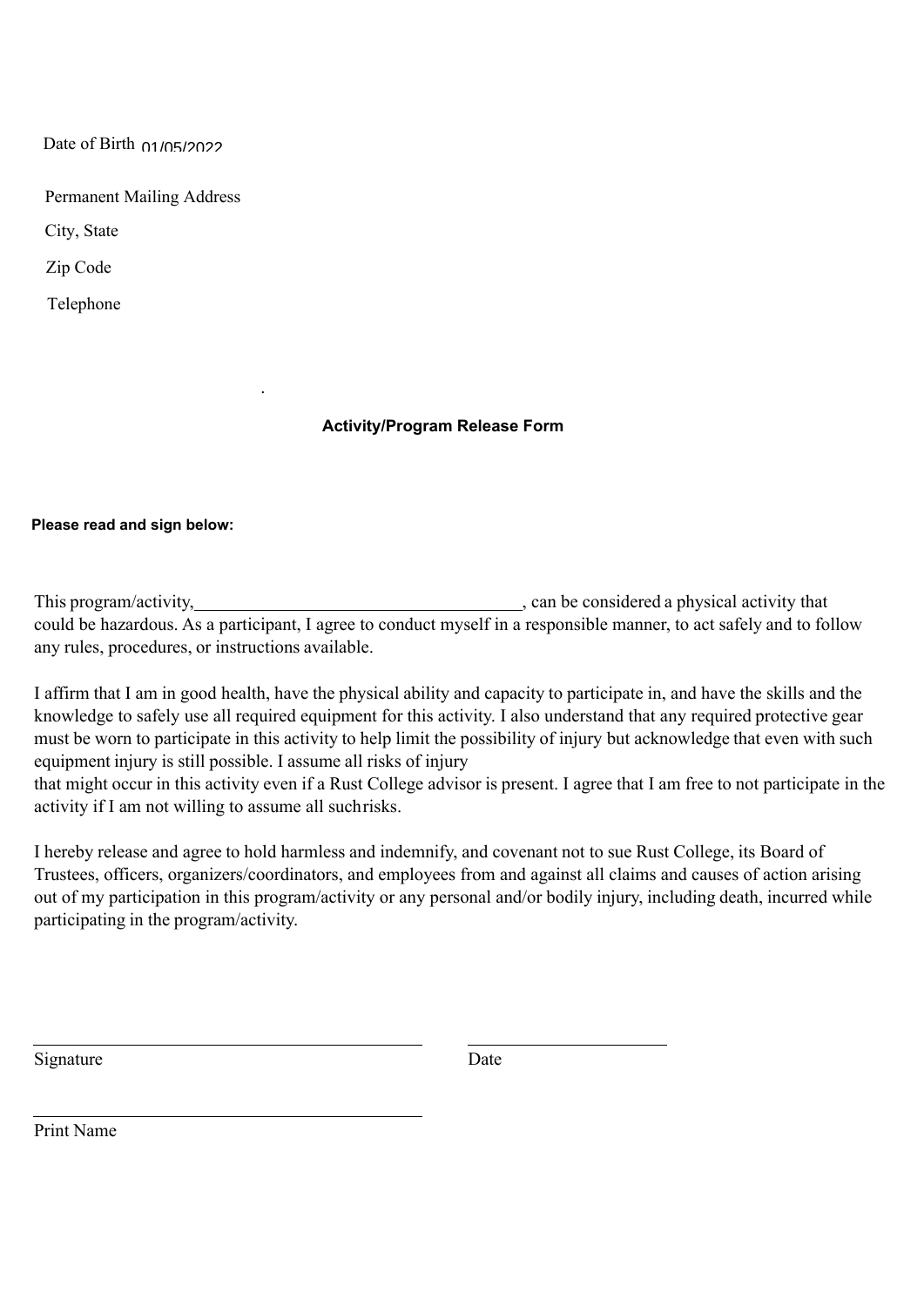Parent/Guardian Signature

01/05/2022

Parent/Guardian Name Date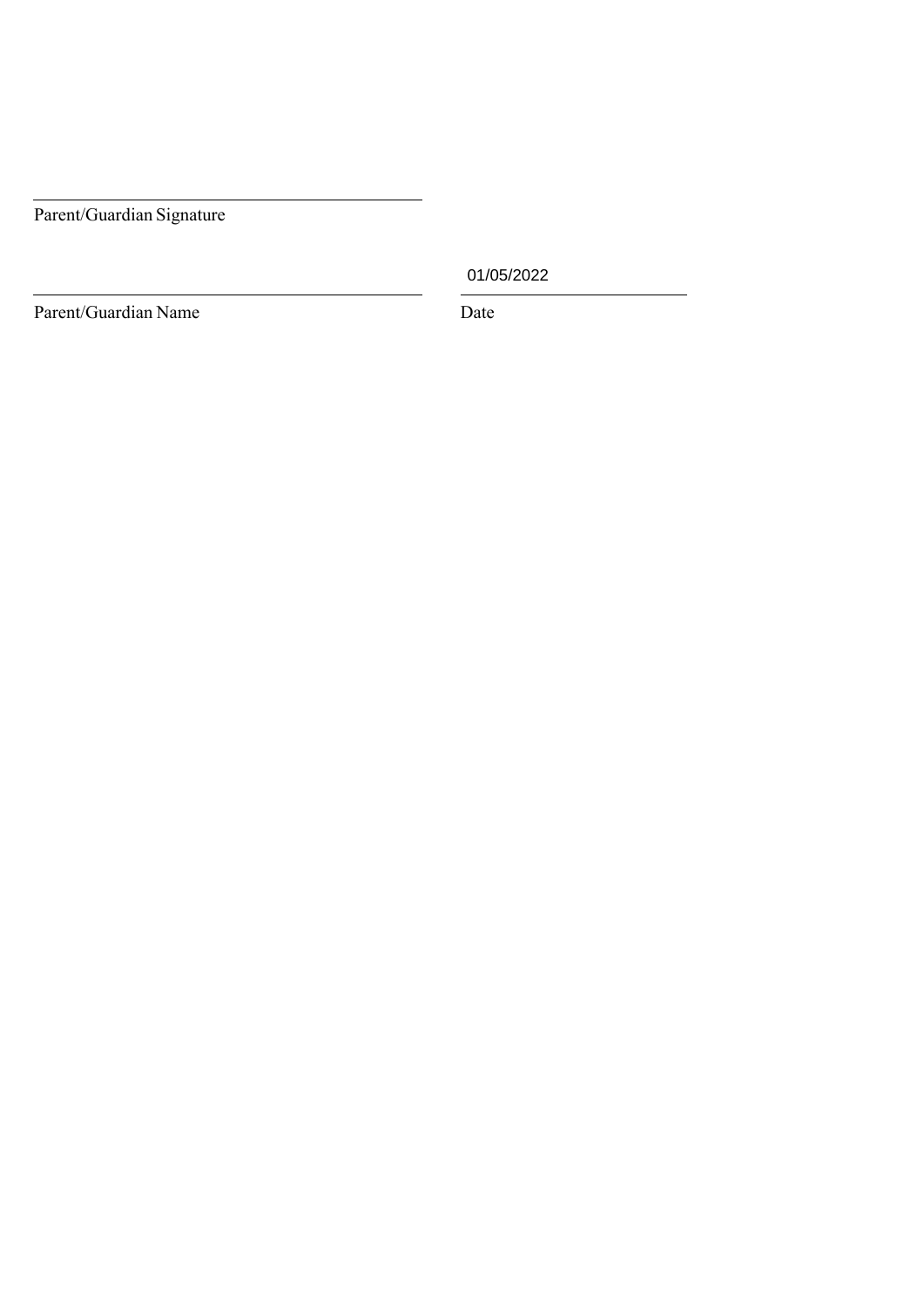Parent's Contact Information

Same as above? Yes…. No….. If not, please complete the below information. If your parent's contact information is the same as above, please proceed to the second page Parent's name……

Telephone ……

Cell……

Email……

High School .....

Classification....

Classification…. Graduation Date…. Graduation Date.... 01/05/2022

Address

Address  $City$ , State  $Zip$  Code

High School Cumulative Grade Point Average…..

ACT/SAT Composite Score….

Religion/Church Name…..

**United Methodist** Yes….. No…. **Clergy** Yes … No….

Are there any medical or behavioral issues in your past that we should be aware of? If yes, please explain: ….

How did you hear about us?.....

Tell us a little about you (goals, aspirations, activities, clubs etc.)…..

# **Certification**

I certify that none of the information requested on this form is false or has been withheld. I understand that giving false information may make me ineligible for admission to LIOF Youth Theology Institute.

Your Signature…….

01/05/2022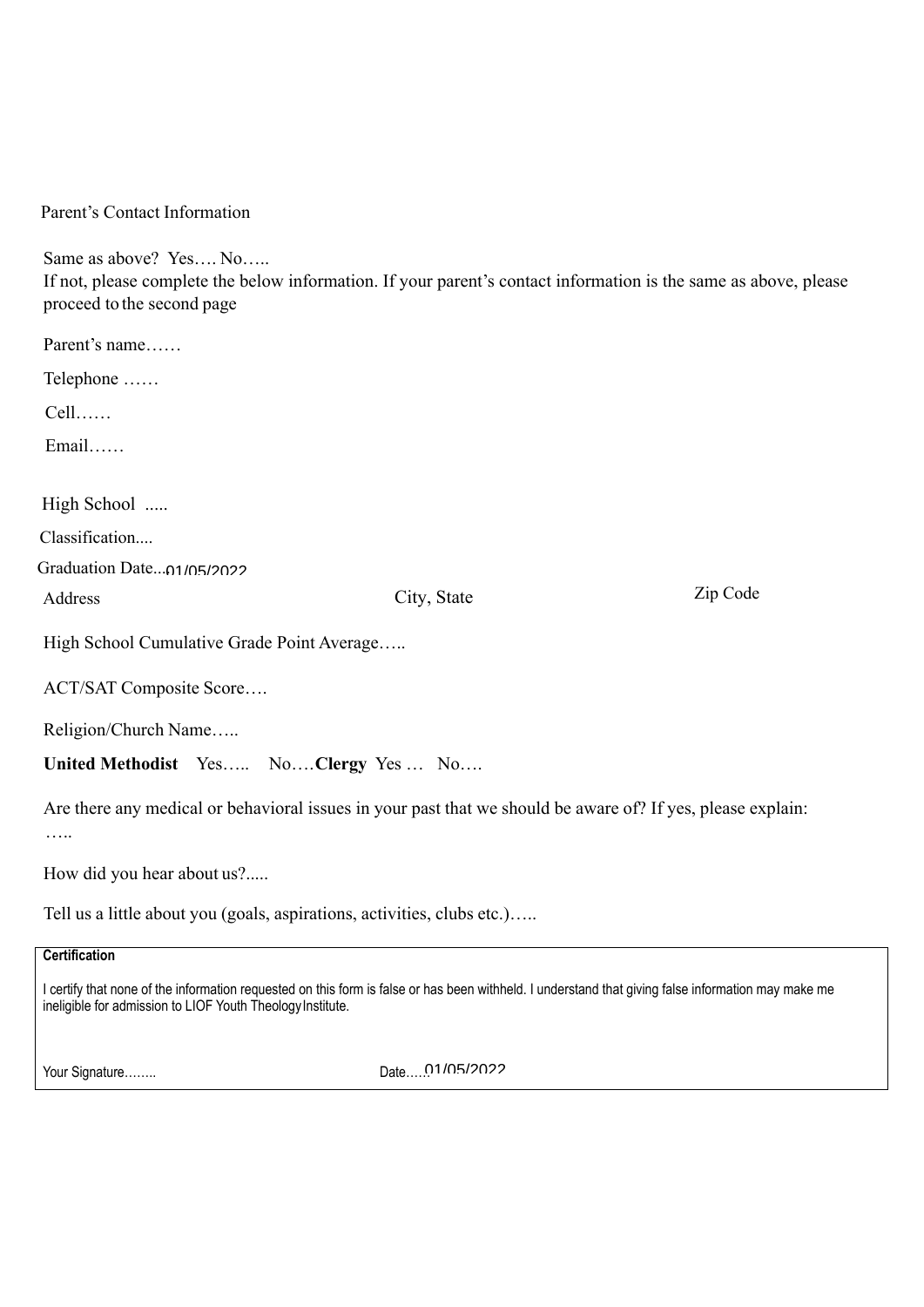Participants in the Rust College Youth Theology Institute are expected to abide by the **Code of Conduct**, which states:

- Participants are expected to adhere to the highest standards of good citizenship, honesty, and integrity in their academic work and in their personal conduct.
- Participants are expected to show courtesy and respect for their fellow participants, for Rust College personnel, and for college visitors.
- Participants are expected to use language in a manner that is appropriate for a healthy learning environment. Obscene, derogatory, and abusive language is prohibited.
- Participants are expected to dress appropriately for an academic learning environment, and in a manner that reflects positively on themselves, the Youth Theology Institute, and Rust College.
- Participants shall not take part in or facilitate discrimination of any kind, including, but not limited to, discrimination based on gender, race, national origin, ethnicity, age, religion, sexual orientation, disability, handicap, or intelligence.
- Participants are expected to show respect for and take reasonable care of college property, including their residences, dining halls, classrooms, and other Rust facilities, equipment, and furnishings (for instance, course materials, computers, sports equipment, street signs, and other structures in outdoor areas).
- Participants are expected to respect the belongings of their fellow participants. They shall not borrow, use, or disturb items belonging to other participants or summer staff without clear prior permission. Participants also are expected to respect the belongings of the participants and staff of other programs at Rust and other Rust visitors.
- Participants shall not use, possess, or distribute alcohol, tobacco, or drugs, except for prescription and over-the-counter medications approved for use by the participant's parent or guardian. *Participation in an incident involving alcohol, tobacco, or drugs is cause for immediate dismissal, even if the participant did not consume or intend to consume these substances.*
- Participants are expected to be well behaved and follow the instructions of the residential staff, instructional staff, and other College personnel. Unruly behavior will not be tolerated.
- Participants shall not commit acts of violence on persons or property, nor shall they threaten to commit any act of violence.
- Any behavior that could expose others to a high likelihood of injury or endangerment is prohibited. This includes horseplay, excessively aggressive athletic competition, etc.
- Participants shall not engage in any form of harassment, bullying, or hazing. Harassment consists of conduct of any type (including but not limited to cyber, written, verbal, graphic or physical conduct) which has the purpose or effect of unreasonably interfering with an individual's academic or work performance, or which creates an intimidating, hostile, or offensive learning, residential, or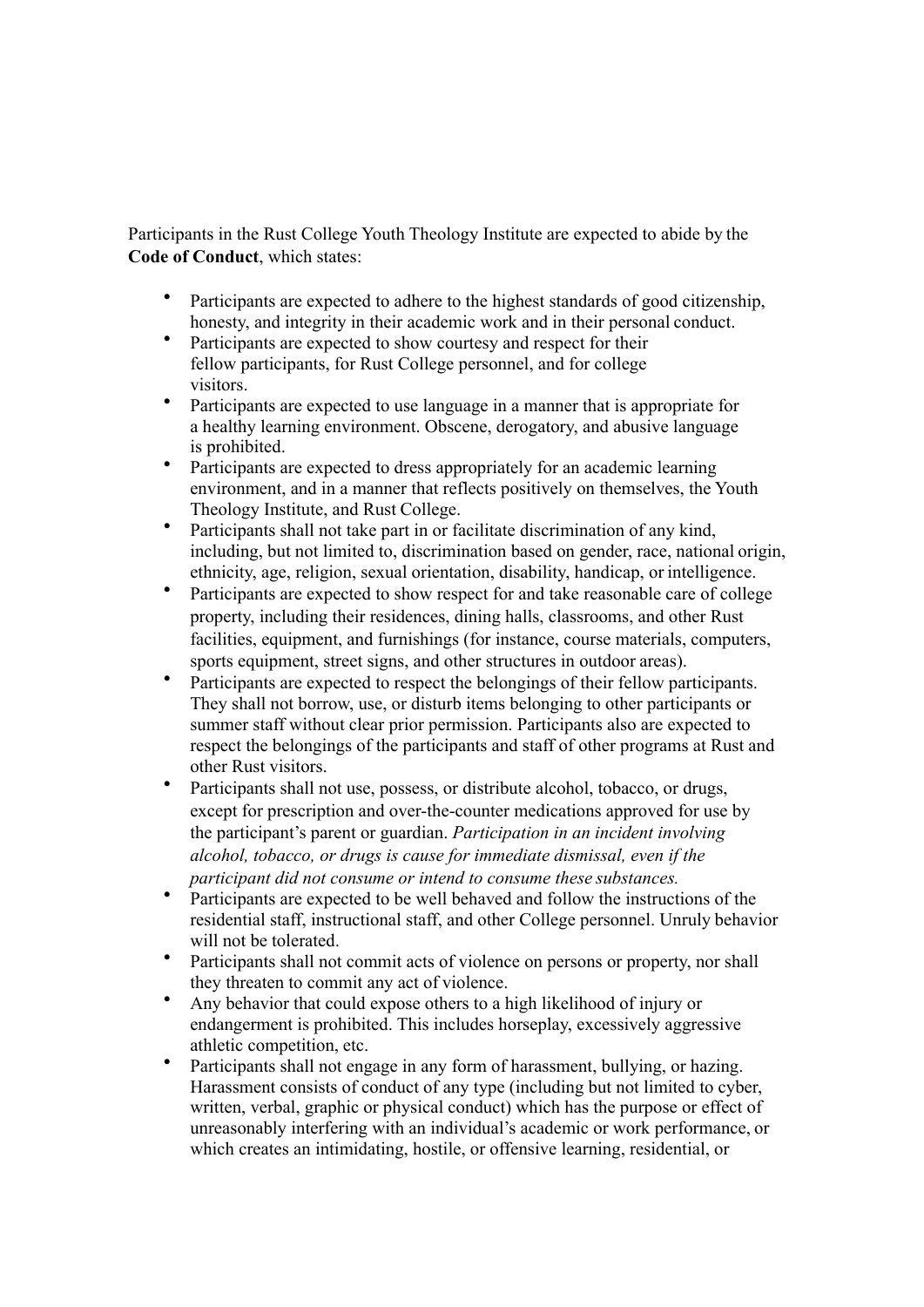working environment.

- Participants shall not engage in any form of sexual harassment. Sexual harassment includes sexual conduct, or conduct with sexual overtones, which has the purpose or effect of unreasonably interfering with an individual's academic or work performance or which creates an intimidating, hostile, or offensive learning, residential, or working environment.
- Participants shall uphold high standards of academic integrity through honesty, trust, fairness, and responsibility. Participants are expected to demonstrate a spirit of cooperation and exploration within the academic guidelines provided by their instructors, and to meet the intellectual challenges of the program through honest effort and hard work.
- Participants shall abide by all federal, state, and local laws.
- Participants are expected to know and to follow all rules listed in this Code of Conduct, those listed in the Rules for Participants, as well as the rules presented by the residential and instructional staff during the program.

Failure to abide by the Code of Conduct for Participants may result in the immediate dismissal from the Rust College Youth Theology Institute and removal from the Rust College campus, even for first time offenders. In addition, violations of the law (for example, drug or alcohol use) will be reported to the Rust College Dean of Students Office. Parents or guardians will also be notified of violations.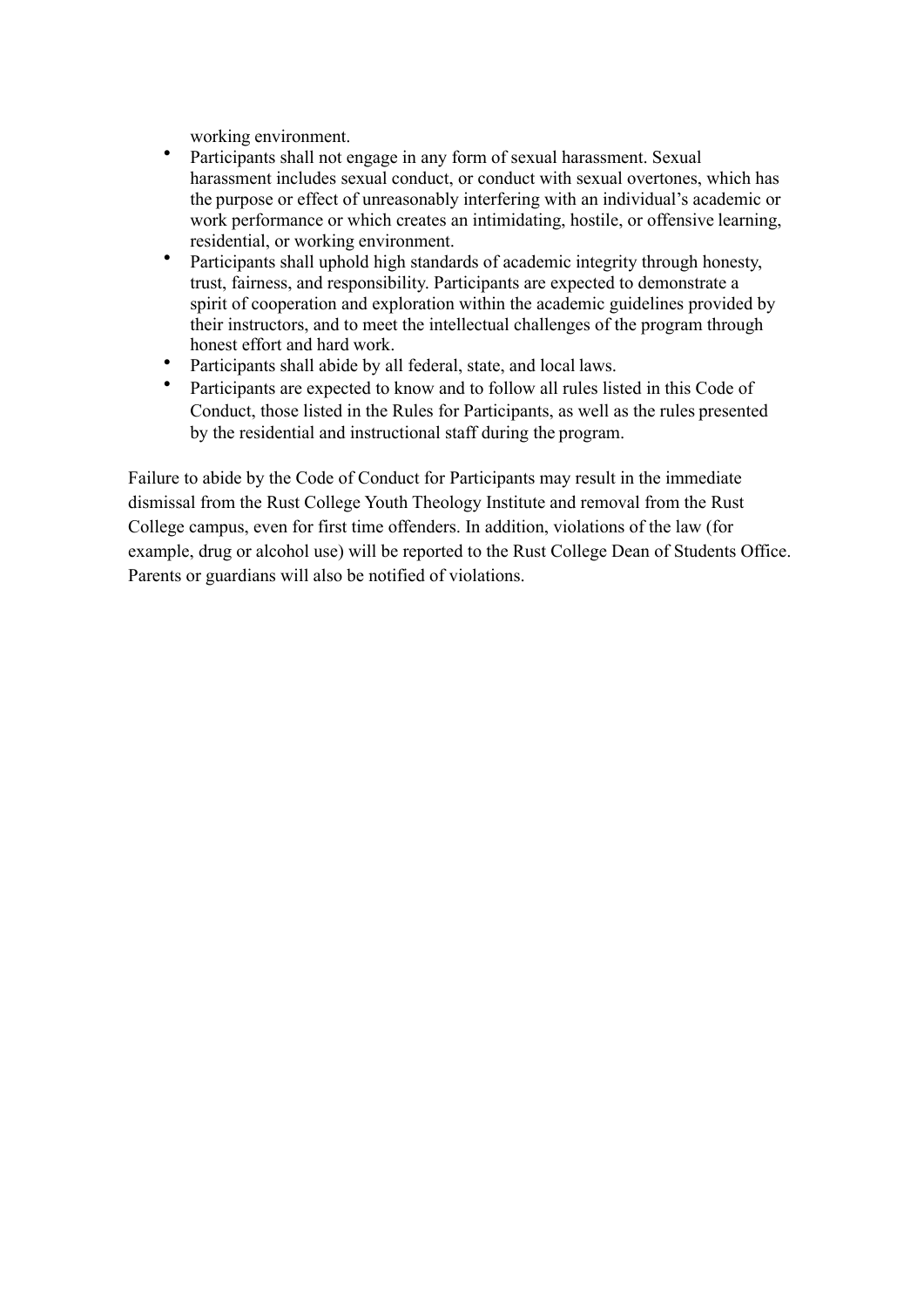### RUST COLLEGE

## **Travel Agreement – Domestic Sponsored**

*Please print the Following Information and Read and Sign the Following Agreement*

| <b>Student Name:</b><br>Address:                      | Date:<br>Phone:   |  |
|-------------------------------------------------------|-------------------|--|
|                                                       | School ID $#$ :   |  |
| Name of Program:<br>Host Institution or Organization: | Location:<br>From |  |

## **Assumption of Risk / Release & Indemnification of All Claims / Covenant Not to Sue**

#### **This is a legal and binding agreement which, when signed, will permanently limit your ability to recover from the parties indicated below for injuries or losses you may sustain because of participating in a Trip on or off campus.**

Rust College (here after referred to as Rust) is a nonprofit educational institution. References to Rust includes its trustees, employees, volunteers, students, Student Government Organizations and participating organizations, sponsors, agents, and assigns.

I freely choose to travel, study, or volunteer to intern at the organization(s) or location(s) indicated above, for the purpose of study, developing personal business and/or social service skills and/or personal experience as may be applicable (henceforth referred to as the Trip) and freely accept all the risks associated with the Trip and any other related travel. I expressly agree that I am not an employee of Rust, and have no employee rights or benefits including, without limitation, any workers' compensation benefits.

I understand that Rust is not an agent of, and has no responsibility for, any third party including without limitation any sponsor or program that may provide any services, equipment, training, or activities associated with the Trip. I understand that Rust has not reviewed, certified, or investigated the Trip and makes no statement or warrantee as to the safety of said Trip. I agree to inform myself about the potential dangers of the areas I am traveling to and precautions which should be taken.

Participating in any activity is an acceptance of some risk of injury. I agree that my safety is primarily dependent

upon my taking proper care of myself and avoiding any activity or behavior which would harm myself or others. I agree to observe the rules and practices that may be posted or advised by Rust or the program or sponsor. I agree that if I fail to act in accordance with this agreement I may be dismissed from the Trip. I understand that Rust will not provide legal assistance if I am arrested for any reason.

Despite precautions, accidents and injuries can occur. I understand the activities I may undertake may be potentially dangerous and that I may be injured and/or lose or damage personal property or suffer financial loss

because of use of the facilities, equipment, or Trip participation. Therefore, **I ASSUME ALL RISKS RELATED TO THE ACTIVITIES** including but not limited to:

- Death, injury, or illness from accidents of any nature whatsoever, including but not limited to bodily injury or illness of any nature whether severe or not, temporary, or permanent, that may occur as a result of participating in an activity or contact with physical surroundings, environment, equipment or other persons.
- Loss or injury because of a crime or criminal act by third parties, terrorism, war, civil unrest, riot, detention by a foreign government, arrest or other act of any government or authority.
- ♦ Theft or loss of personal property during the Trip or any Trip related travel.

#### **Not to Sue**

In consideration of Rust's support of the Trip, I the undersigned, to the fullest extent permitted by law, agree to forever release and on behalf of myself, my spouse, heirs, representatives, executors, administrators and assigns, HEREBY DO FOREVER RELEASE Amherst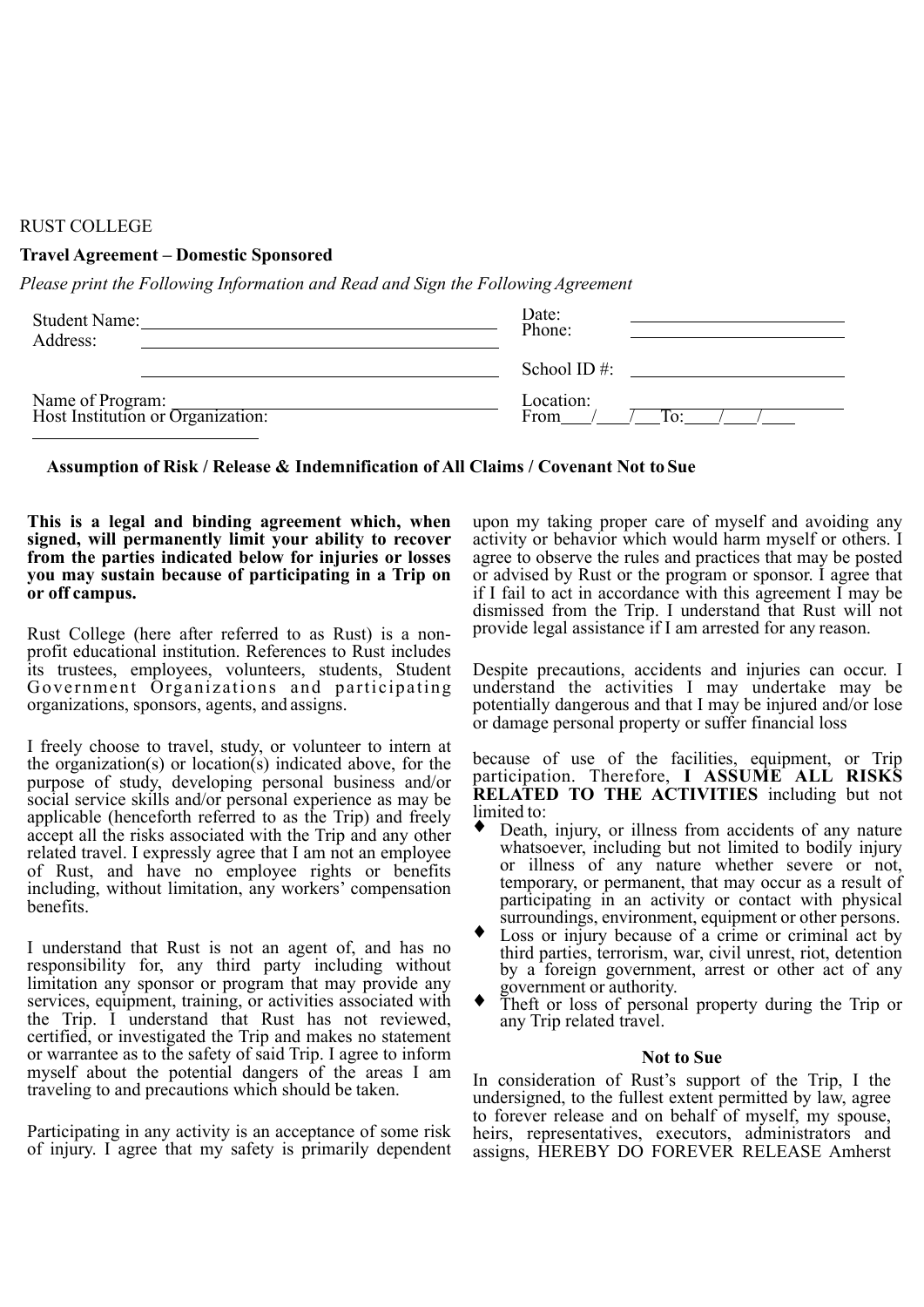from any cause of action, claims, or demands of any nature whatsoever, including but not limited to a claim of negligence which  $\overline{I}$  or my spouse, heirs, representatives, executors, administrators and assigns may now have, or have in the future against Rust on account of personal injury, bodily injury, property damage, death or accident of any kind, arising out of or in any way related to my use of the facilities, equipment, or services in association with the Trip howsoever the injury is caused, including whether by the ordinary negligence of Amherst or otherwise.

In consideration of Rust's support of the Trip I, the undersigned,

COVENANT NOT TO SUE and agree to INDEMNIFY AND HOLD

HARMLESS Rust from all causes of action, claims, demands, losses, or costs of any nature whatsoever arising out of or in any way relating to my use of the facilities and my use of facilities, equipment, or services in association with the Trip.

I hereby certify that I have full knowledge of the nature and extent of the risks inherent in the Trip and the use of facilities, equipment, or services in association with the Trip, that I am voluntarily assuming all risks, whether known or unknown, and that I am voluntarily participating in the Trip.

I understand that I will be solely responsible for any loss

Loss or death or injury because of any natural disaster or extreme weather conditions or events.

♦ Alteration including delay, extension, or cancellation of the Trip due to natural disaster, civil unrest, war, terrorist attack, medical quarantine or any other disturbances or causes.

I further acknowledge that the above list is not inclusive of all possible risks associated with the Trip or facilities, equipment, or services in association with the Trip, and that the above list in no way limits the extent or reach of this release and covenant not to sue. I understand that participating in this Trip and use of facilities at Rust is an acceptance of risk of injury.

#### **Medical Treatment Authorization**

I authorize Rust to act on my behalf in any medical emergency, if applicable.

**Release from Liability, Indemnification Agreement and Covenant**

or damage, including death, which I sustain or cause, whether in whole or in part, while participating in the Trip and my use of facilities, equipment, or services in association with the Trip, and that by this agreement I am relieving Rust of all liability for such loss, damage, or death.

My signature below indicates that I have read and freely signed this agreement, which shall take effect as a sealed instrument. I further certify that I am legally competent to sign this agreement. I further understand that the terms of this agreement are legally binding, and I certify that I am signing this agreement after having carefully read and understood the same, of my own free will. This agreement is made in sole consideration of Rust permitting my use of the facilities and my use of facilities, equipment, or services associated with the Trip.

This agreement shall be construed and enforced in accordance with Mississippi's law, and I consent to the jurisdiction of said state. I expressly agree that this waiver and release is intended to be as broad and inclusive as permitted under Mississippi's law and that if any portion hereof is held invalid, it is agreed that the balance shall, notwithstanding, continue in full legal force and effect. IN WITNESS WHEREOF, the instrument is duly executed at this instrument is duly executed at ….. day of  $\dots$ 

#### **IMPORTANT - READ ENTIRE AGREEMENT BEFORE SIGNING**

Signature: Date: …… Witness Name Printed: ….. Witness Address: ….. Parent Name Printed:…. Parent Signature: ....

*Signatures need not be notarized but must be witnessed.*